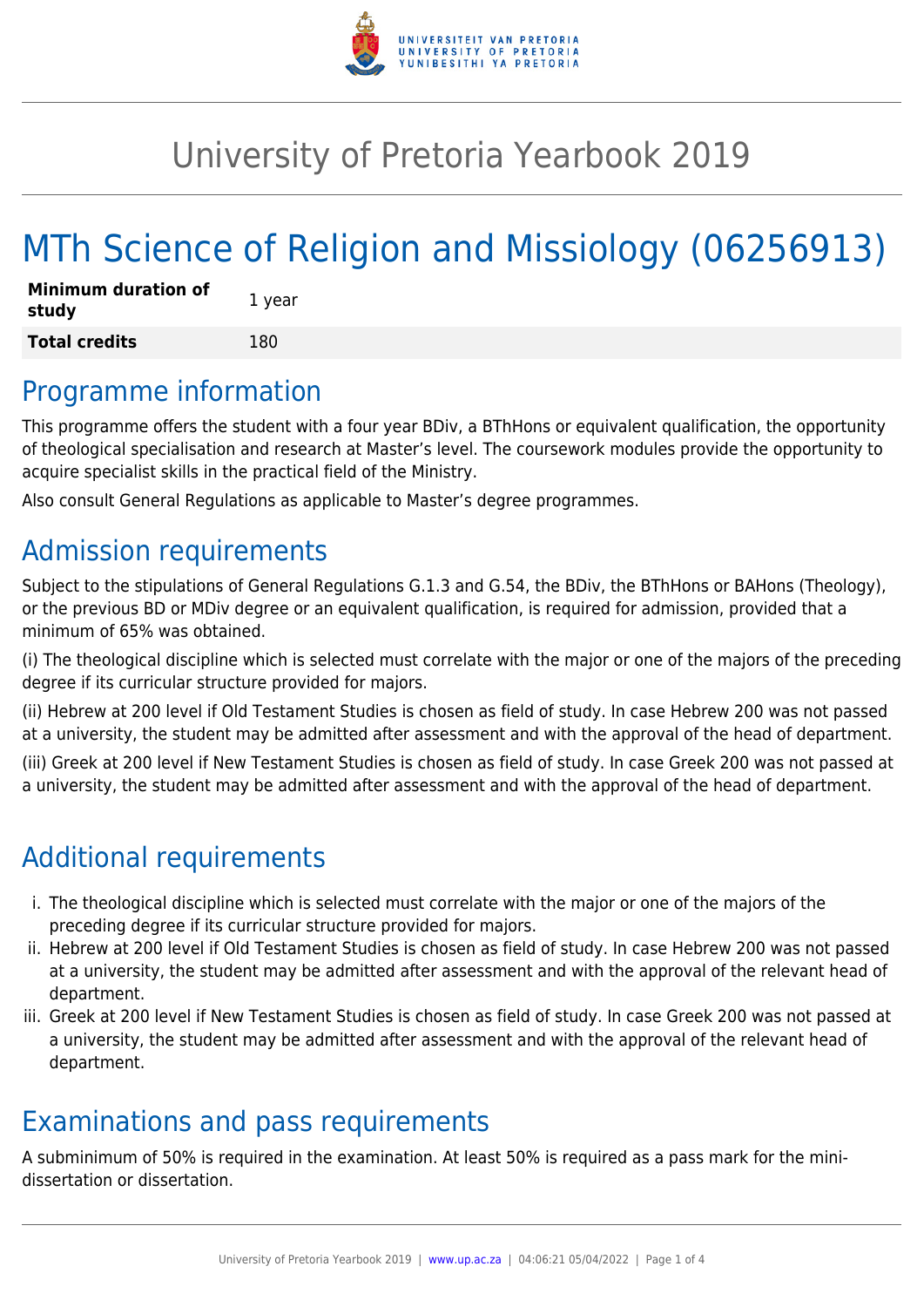

The stipulations of G.39.11 regarding pass requirements for dissertations apply with the necessary changes to mini-dissertations.

Mini-dissertations are evaluated and examined in accordance with the stipulations set out in a study guide, which is available on request from the various departments.

#### **Examination regulations applicable to all master's degrees in the faculty**

A master's degree is conferred on a student by virtue of an examination, or an examination and a dissertation, or an examination and a mini-dissertation, or a dissertation. Examinations may be written and/or oral. A percentage mark is given provided that the passmark is at least 50% and at least 75% as a pass with distinction.

## Research information

#### **Dissertation**

In the case of the dissertation only, the proposed title, research design and methodology must be submitted for approval to the Research and Ethics Committee via the supervisor and the head of department before a student may commence with the writing of a dissertation. The final title must be approved by the Postgraduate Committee and submitted to the faculty board for notification before submission of the thesis for examination.

#### **Article for publication**

Unless Senate, on the recommendation of the supervisor, decides otherwise, a student, before or on submission of a dissertation, must submit at least one draft article for publication in a recognized academic journal and in the case of a thesis, must submit proof of submission of an article issued by an accredited journal, to the Head: Student Administration.

The draft or submitted article, as the case may be, should be based on the research that the student has conducted for the dissertation/thesis and be approved by the supervisor if the supervisor is not a co-author. The supervisor shall be responsible for ensuring that the paper is taken through all the processes of revision and resubmission, as may be necessary. Conferment of the degree may be made subject to compliance with the stipulations of this regulation.

### Pass with distinction

In order to pass with distinction at least 75% for the dissertation must be obtained.

### General information

#### **Registration for postgraduate programmes**

#### **1. Concurrent registration for a second postgraduate programme**

No student is allowed to register for more than one postgraduate programme concurrently, except where the student's academic record warrants it and with the Dean's approval. Continuation of study for the second postgraduate programme will be subject to favourable progress reported by the heads of department in the Faculty of Theology. However, no student will be allowed to participate in examinations for a second postgraduate programme in another faculty during the examinations of the Faculty of Theology.

#### **2. Renewal of registration**

Students of the University are registered for one year of study. After an academic year has expired, students wishing to continue their studies at the University must renew their registration and pay such fees for renewal of registration as prescribed.

No interruption may occur in a postgraduate student's registration for a postgraduate study programme. Should a student interrupt his/her studies, such a student will upon re-registration be liable for the full fees applicable to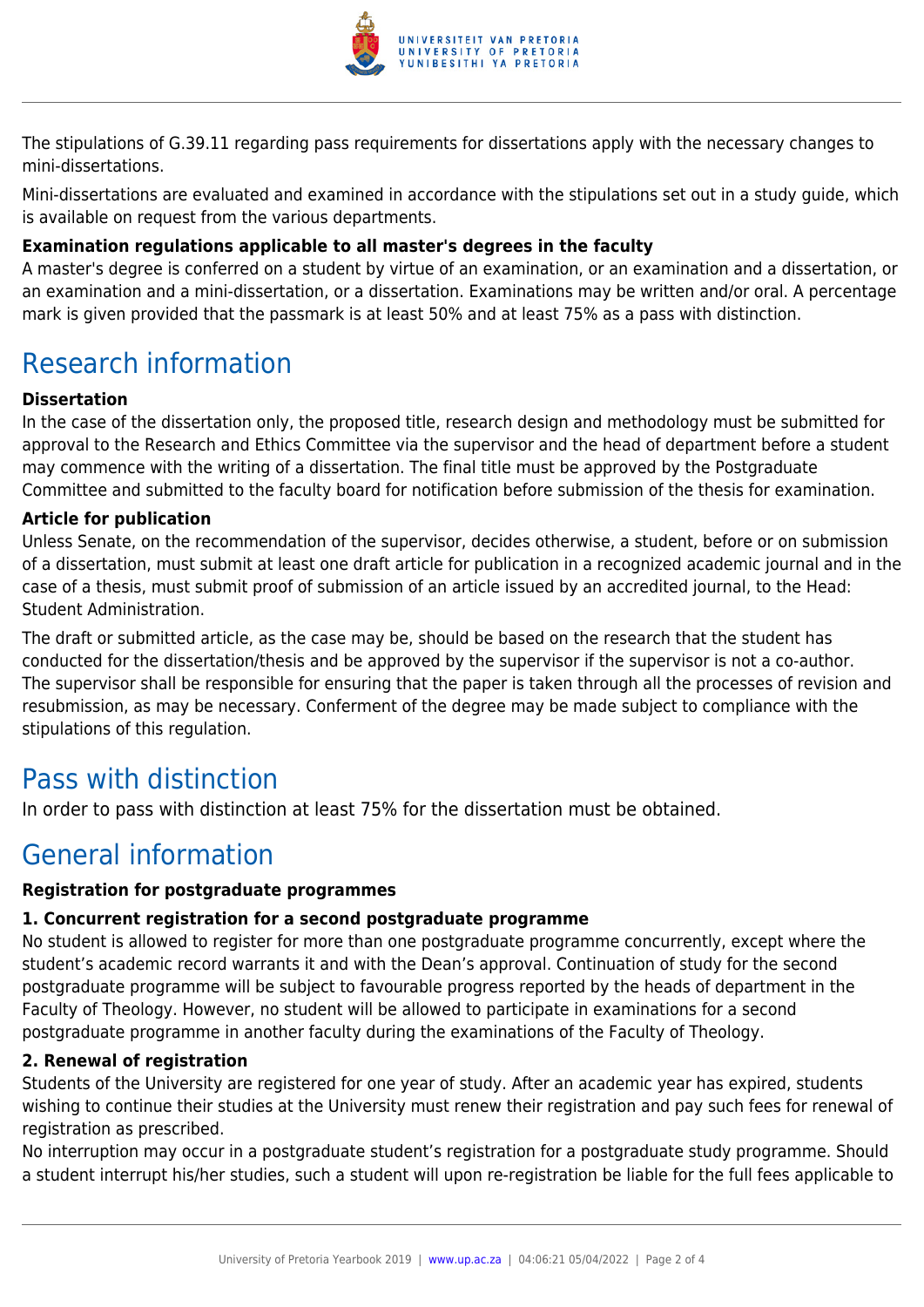

the degree programme.

If a student interrupts registration for the postgraduate programme and it is not renewed within four years of the first registration, the credits obtained will no longer be valid. The student should repeat the modules already passed.

A student for an honours degree must complete his or her studies within two years. Under special circumstances, the Dean, on the recommendation of the relevant head of department, may give approval for a limited fixed extension of this period.

A master's degree is conferred on a student only if at least one year has expired after obtaining the qualifications required for master's study.

A doctorate is conferred on a student only if at least 12 months since registration for the doctorate at this University have expired. Subject to other faculty regulations, a student for a doctorate must complete his or her studies within three years after first registering for the degree. Under special circumstances, the Dean, on the recommendation of the relevant head of department, may give approval for a limited fixed extension of this period.